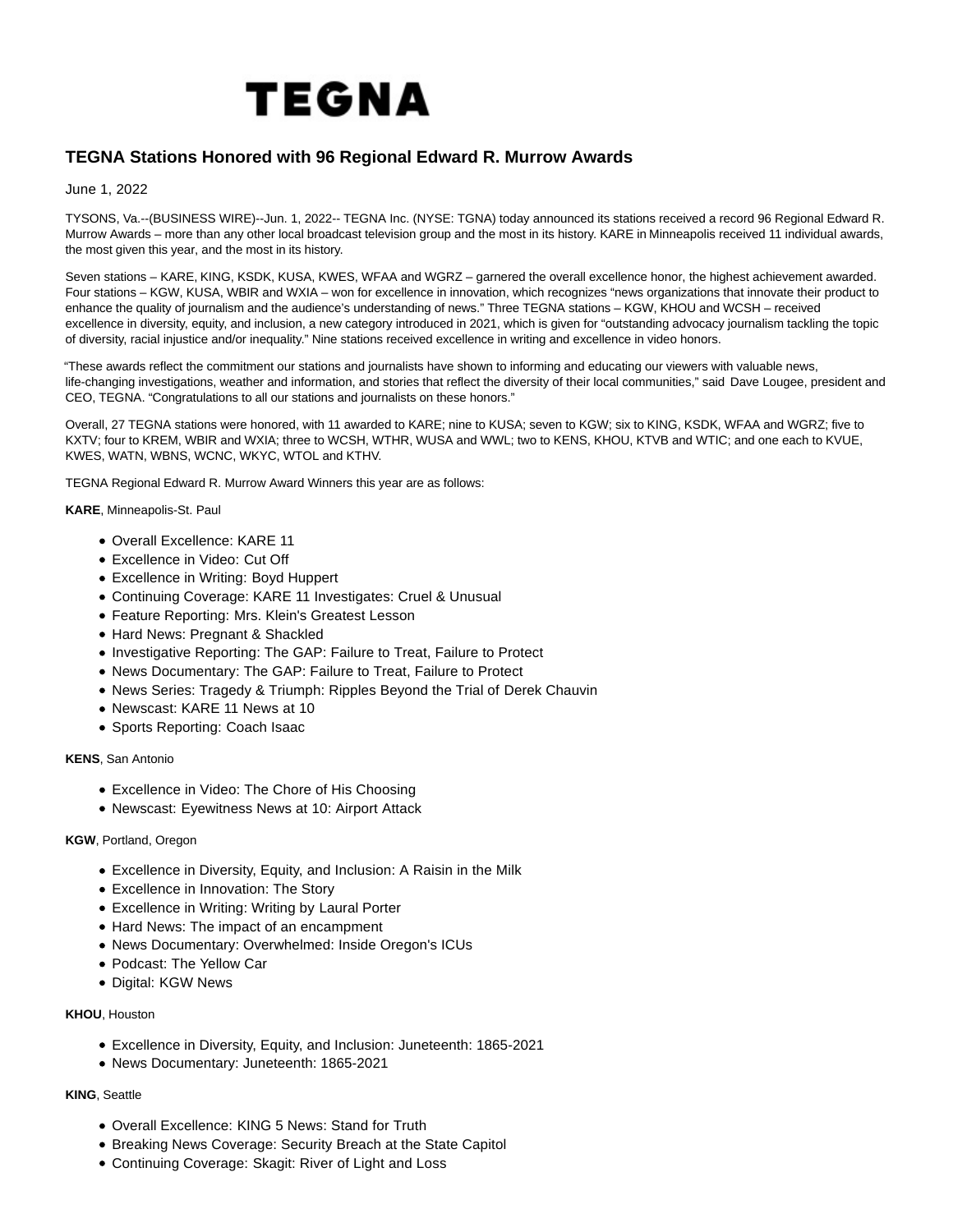- Investigative Reporting: COVID Exemptions for a Price
- News Series: Ticket to an Autopsy
- Newscast: November Flooding

## **KREM**, Spokane

- Continuing Coverage: The Rebuilding of Malden
- Feature Reporting: Hyland Family Tragedy
- Investigative Reporting: Sam Martinez Death Investigation
- Newscast: KREM 2 News at 6pm January Windstorm

## **KSDK**, St. Louis

- Overall Excellence: KSDK
- Excellence in Video: Stone Carver
- Excellence in Writing: Mike Bush
- Breaking News Coverage: Easter Sunday Jail Uprising
- Podcast: Abby Eats St. Louis
- Sports Reporting: The Chris Brooks Junior Story

## **KTHV**, Little Rock

Digital: KTHV11 Digital: Beyond the Headline

# **KTVB**, Boise-Twin Falls

- Breaking News Coverage: Boise mall shooting live coverage
- Digital: [KTVB.com](http://ktvb.com/)

# **KUSA**, Denver

- Overall Excellence: 9NEWS: Colorado's News Leader
- Excellence in Innovation: Next with Kyle Clark: Word of Thanks
- Excellence in Video: The Game
- Excellence in Writing: Vanderveen Writing Composite
- Breaking News Coverage: The Marshall Fire
- Feature Reporting: Karl and Donna
- Hard News: A Conversation Lingers
- Newscast: Next: Boulder County Wildfire Aftermath
- Sports Reporting: Branson's Field of Dreams

# **KVUE**, Austin

• Hard News: Ponderosa Fire

### **KWES**, Midland-Odessa

Overall Excellence: NewsWest 9

## **KXTV**, Sacramento

- Excellence in Writing: Fire Power Money: The French Laundry Connection
- Continuing Coverage: Fire Power Money: Crime and Politics
- Feature Reporting: Women in Firefighting
- Investigative Reporting: Fire Power Money: The French Laundry Connection
- News Series: Fire Power Money: Can PG&E be Rehabilitated?

## **WATN**, Memphis

• Sports Reporting: The Golden Goal

## **WBIR**, Knoxville

- Excellence in Innovation: WBIR's Abandoned Places of East Tennessee
- Digital: [WBIR.com](http://wbir.com/)
- News Documentary: The Body Farm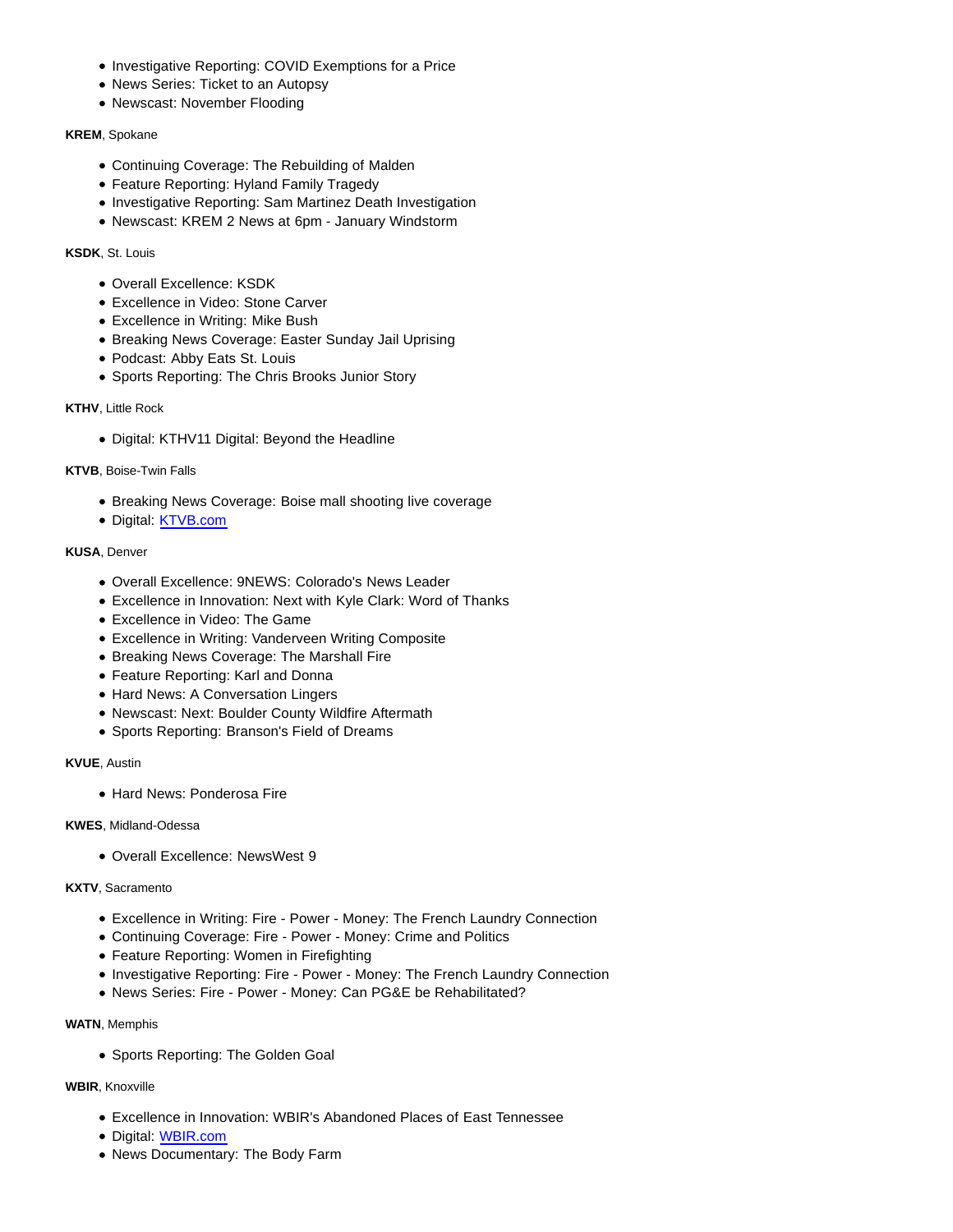News Series: The History of East Knoxville Beyond the Headlines

## **WBNS**, Columbus

Excellence in Writing: Bryant's Way with Words

## **WCNC**, Charlotte

Newscast: Tragedy in Rock Hill - WCNC 6PM Newscast

## **WCSH**, Portland, Maine

- Excellence in Diversity, Equity, and Inclusion: The French Disconnection
- Excellence in Video: Schooner Bowdoin: A Classroom Like no Other
- Hard News: 9/11: Maine Remembers

## **WFAA**, Dallas

- Overall Excellence: WFAA
- Excellence in Writing: CPR, Q, and 'Ausome' Allen
- Breaking News Coverage: Timberview High School Shooting
- Feature Reporting: 'Kids Need Our Love, Mom'
- News Series: Banking Below 30
- Sports Reporting: 'Long Live the King'

## **WGRZ**, Buffalo

- Overall Excellence: WGRZ
- Investigative Reporting: Defunding the Mayor
- News Documentary: Tragic Legacy
- News Series: Recycling Revealed
- Newscast: Channel 2 News Tonight: Governor Cuomo Resigns
- Podcast: Unsolved: True Crime in WNY

## **WKYC**, Cleveland

Podcast: Bomb City USA

## **WTHR**, Indianapolis

- Excellence in Video: The Giants of Japan
- Breaking News Coverage: WTHR FedEx Shooting
- Feature Reporting: Making a Case for Mustard

# **WTIC**, Hartford

- Excellence in Video: Remember Their Names
- Excellence in Writing: From Pen to Paper to Pixels; Jim Altman Writes 2021

## **WTOL**, Toledo

News Series: Murder in the Suburbs

# **WUSA**, Washington, DC

- Excellence in Video: Helping Oysters Make a Comeback
- Digital: Jan. 6 Capitol Riot Complete Coverage
- Feature Reporting: New York & Pennsylvania: Failing the Chesapeake Bay

# **WWL**, New Orleans

- Breaking News Coverage: Ida: The Warehouse
- Digital: Looking Out for the Vulnerable
- Feature Reporting: Teenage Chess Champion

## **WXIA**, Atlanta

Excellence in Innovation: Drawing Conclusions